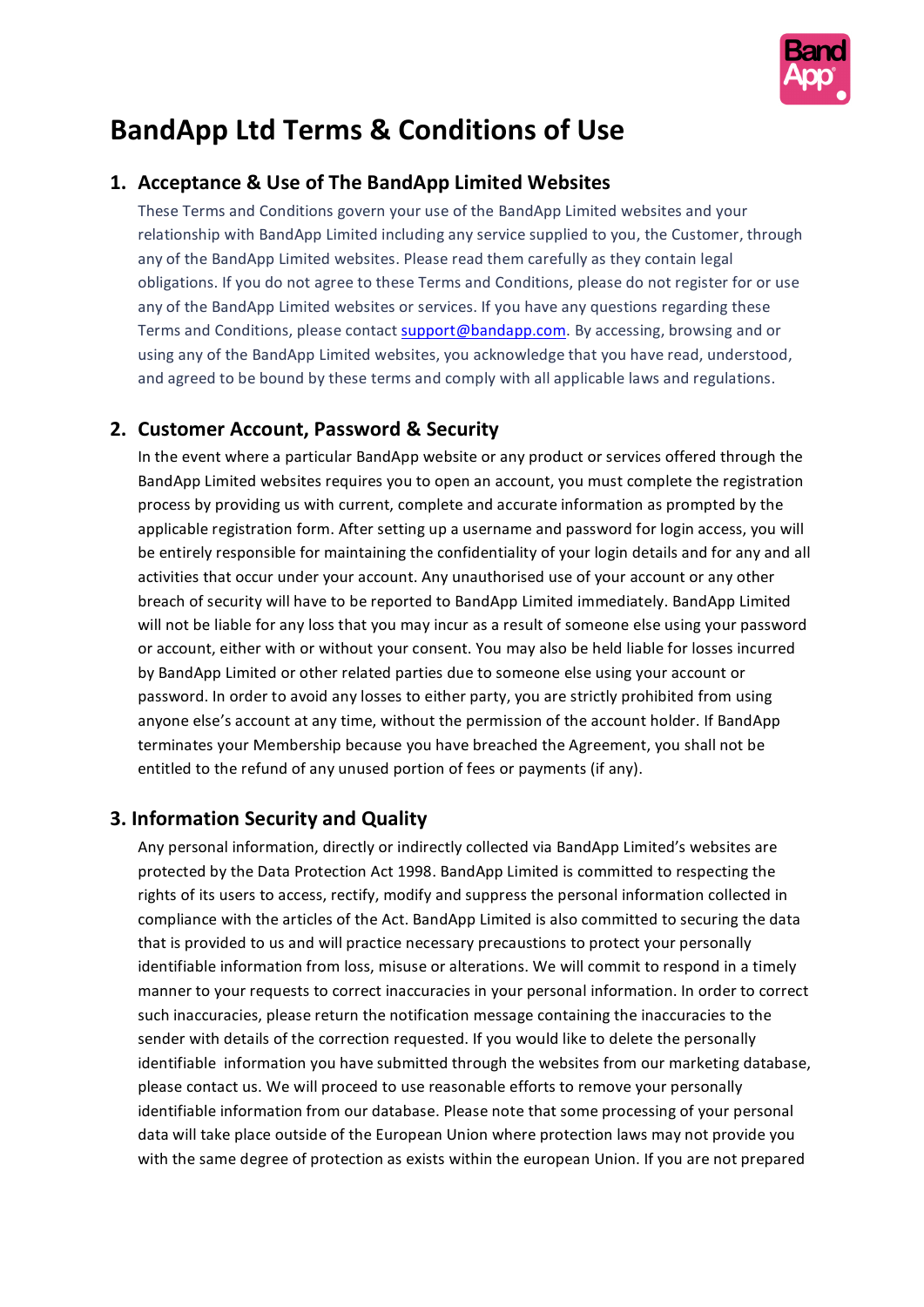for your personal data to be transferred outside of the European Union please do not register for any of the BandApp services.

## **4. Terms'&'Conditions'of'Use'Modification**

BandApp Limited reserves the right to change the terms, conditions, and notices under which the BandApp Limited websites are offered, including but not limited to the charges associated with the use of our websites or any products or services sold therein. You are responsible for regularly reviewing these Terms & Conditions of Use and any other additional terms posted on any / each particular website. Your continued use of the BandApp Limited websites constitutes a binding agreement to all terms, conditions and notices.

## **5. Rules of Conduct**

In addition to the limitations set forth in this Terms & Conditions of Use, you will be accounted for violating the stated terms and conditions if you or others using your account do any of the following :-

- Transmit or facilitate distribution of contents that are harmful, abusive, racially or ethnically offensive, vulgar, sexually explicit, defamatory, infringing, invasive of personal privacy or publicity rights, or in a reasonable person's view, objectionable.
- Attempt to acquire a password, street address, credit card numbers, account information, or any other private information from a Member or any other user on our websites.
- Upload or distribute any software or content that you do not own or have permission to freely distribute.
- Promote or encourage any illegal activity including hacking, cracking or distribution of counterfeit software, unlawful file sharing or copyright infringment.
- Upload files that contain a virus or corrupted data.
- Improperly use the support or complaint buttons or make false reports to BandApp Limited staff members or its related companies
- Violate the terms and conditions of use of third party tools, interactive service providers, state, local, federal laws, or foreign or international law where appropriate.
- Falsify or delete any author attributions, legal or other proper notices or proprietary designations or labels of the origin or source of software or other material contained in a file that is uploaded.

BandApp Limited retains the right to deny access to anyone who we believe has **violated'any'of'these'Terms'&'Conditions'of'Use,'without'refund.**

## **6.'Illegal'Behavior**

Illegal behaviour involving the use of any of the BandApp Limited websites willl be grounds for the termination of a user's account without refund. BandApp shall fully cooperate with law enforcement officials on such matters and prosecute such offenses to the full extent of the law.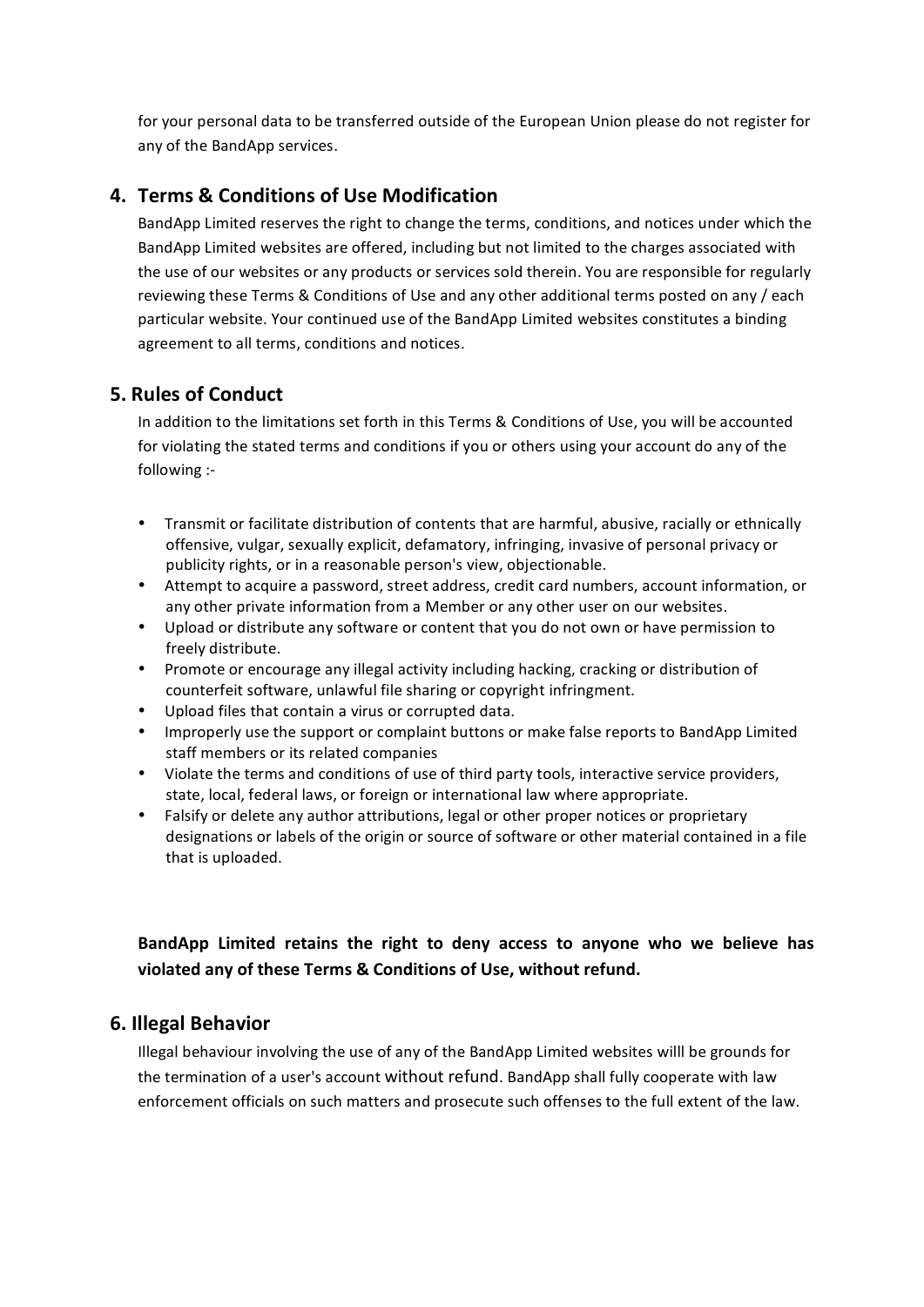#### **7.'Indemnification**

You hereby agree that you will be personally responsible for your use of any of the BandApp Limited websites, and that you will indemnify, defend and hold harmless BandApp Limited and its respective affiliates, employees, officers, and directors from and against any and all claims, liability, losses, damages, costs and expenses including legal fees incurred by BandApp Limited in connection with your use or alleged use of our websites, including your conduct. BandApp Limited reserves the right, at its own expense, to assume the exclusive defence and control of any matter otherwise subject to indemnification by you, and in such case, you agree to cooperate with BandApp Limited's defence of such claim.

#### **8. Links to Third Party Sites**

The BandApp Limited websites may contain links to third party websites ('Link Sites'). These linked sites are not under the control of BandApp Limited and BandApp Limited is not responsible for the contents of any linked sites, including without limitation, any links contained in a 'Link Site', or any changes or updates to a Linked Site. BandApp Limited is not responsible for webcasting or any other form of transmission received from any link sites, nor is BandApp Limited responsible if the linked sites are not working appropriately. BandApp Limited's websites are providing these links to you only as a convenience, and the inclusion of any link does not imply of endorsement by BandApp Limited of the linked site or any association with its operators. You are responsible for viewing and abiding by the privacy statements and terms & conditions of use posted on the linked sites. Any dealings with third parties including advertisers, included within the BandApp Limited websites or participation in promotions, including the delivery of and the payment for goods and services, and any other terms, conditions, warranties or representations associated with such dealings or promotions, are solely between you and the advertiser or other third party. BandApp Limited will not be responsible or liable for any part of any such dealings or promotions.

#### **9. Software and Contents Available Through The Websites**

All content and software (Software), if any,that is made available to view and or download in connection with our websites is owned by and is the copyrighted work of BandApp Limited and or its suppliers and is protected by copyright laws and international treaty provisions. Your use of the Software is governed by the terms of the end user license agreement, if any, which accompanies or is included with the Software ie. License Agreement. You may not install or use any Software that is accompanied by or includes a License Agreement unless you first agree to the License Agreement terms. For Software not accompanied by a License Agreement, BandApp Limited hereby grants to you, the user, a revocable personal, non-transferable license to use the Software for viewing and otherwise using the particular Site in accordance with these Terms & Conditions of Use, and for no other purpose provided that you keep intact all copyright and other proprietary notices. Any reproduction or redistribution of the content and website look and feel and or the Software is expressly prohibited by the law and may result in severe civil and criminal penalties. Violators will be prosecuted to the maximum extent possible. WITHOUT LIMITING THE FOREGOING, COPYING OR REPRODUCTION OF THE CONTENT OR SOFTWARE TO ANY OTHER SERVER OR LOCATION FOR FURTHER REPRODUCTION OR REDISTRIBUTION IS STRICTLY PROHIBITED.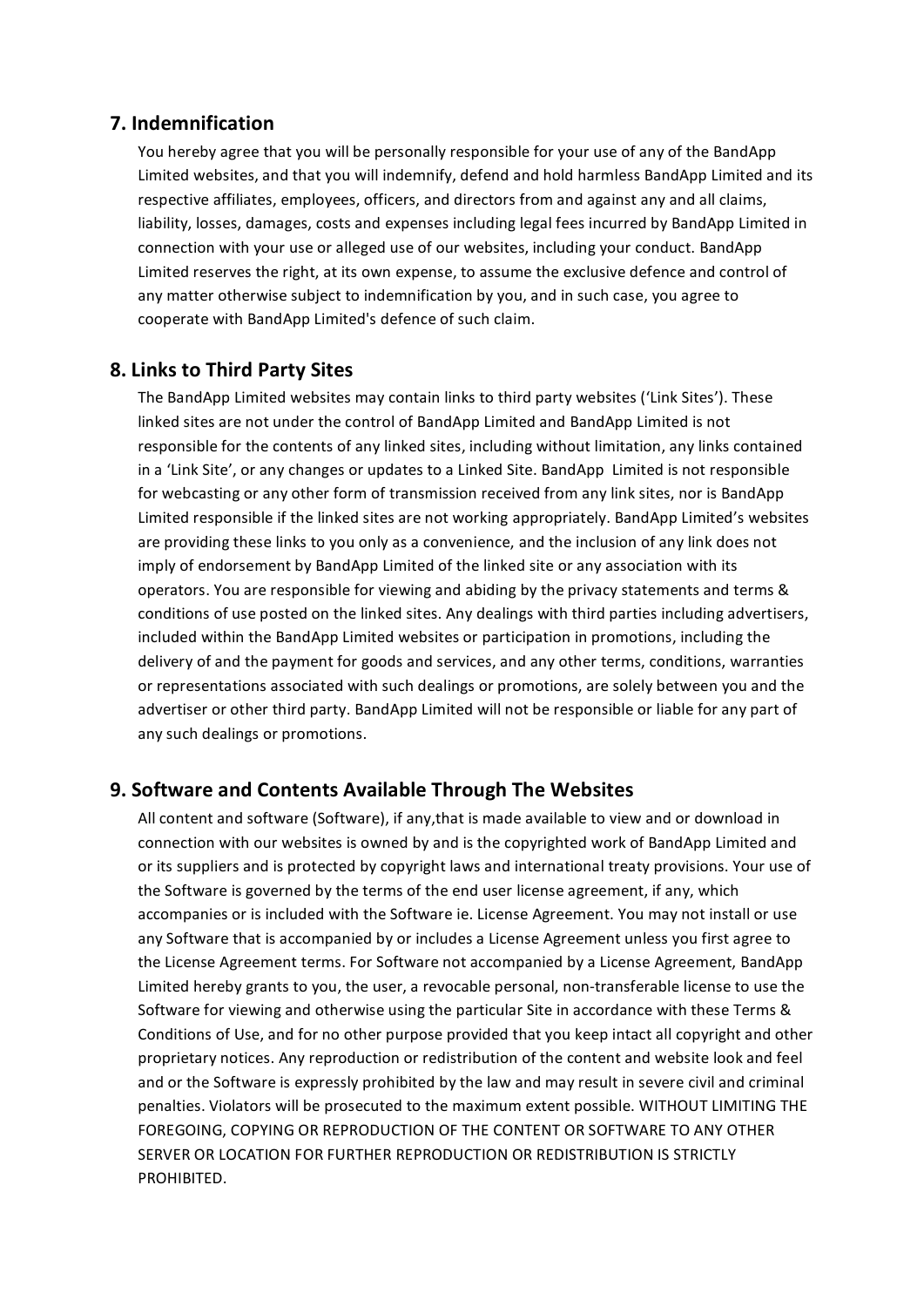#### **10. Liability Disclaimer**

The BandApp Limited website and services are provided on an 'as is' basis. The information, software, products, and services included in  $\ell$  available through the sites may include inaccuracies or typographical errors. Changes are peridically made to the sites and to the information therein. BandApp Limited and its respective suppliers may make improvements and or changes in the sites at any time. BandApp Limited and its respective suppliers make no representations of the suitability, reliability, availability, timeliness, absence of viruses or other harmful components and accuracy of the information, software, products, content and related graphics contained within the sites for any purpose. All such information, software, products, services, content and related graphics are provided 'as is' without warranty of any kind. In so far as it is lawful to do so BandApp Limited and/ or its respective suppliers hereby disclaim all warranties and conditions with regards to this information, software, products, services, communications, content and related graphics, including all implied warranties and conditions of merchantability, fitness for a particular purpose, workmanship effort, title and non-infringement.

BandApp Limited and its suppliers will not be liable for any direct and indirect, punitive, incidental, special, consequential damages whatsoever including, without limitation, damages for loss of use, data and profits arising out of or in any way connected with the use or the performance of its websites, with the delay or inability to use its websites and other related services, the provision of or failure to provide services, or for any information, software, products, content and related graphics obtained through its websites or otherwise arising out of the use of its websites whether its based on a contract, negligence, strict liability or otherwise even if BandApp Limited or any of its suppliers has been advised of the possibility of damages. If you are dissatisfied with any portion of our websites, or with any of these terms of use, your sole and exclusive remedy is to discontinue using our websites. BandApp Limited does not limit or exclude its liability for death or personal injury caused by its negligence or for fraudulent misprepresentation.

#### 11. Intellectual Property

BandApp Limited's web sites, including, without limitation, all communication features, contain copyrighted material, trademarks and other proprietary information including, without limitation, text, software, photographs, video, graphics, music and sound, the BANDAPP name and the entire contents of our websites and each area contained therein are the property of BandApp Limited and or third-party content providers. BandApp Limited owns a copyright in the selection, coordination, arrangement and enhancement of such content. You may not modify, publish, transmit, participate in the transfer or sale, create derivative works, or in any way exploit, any of the content contained on our websites (including, without limitation, content that BandApp Limited enables you to download) without the express written permission of BandApp Limited and the copyright owner. In the event of any permitted copying, redistribution or publication of copyrighted material, no changes in or deletion of author attribution, trademark, legend or copyright notice shall be made. The downloading of copyrighted material from our websites is allowed by you only for your own use. You acknowledge that BandApp Limited and or third-party content providers remain the owners of all materials posted on our websites, and that you do not acquire any of those ownership rights by downloading copyrighted materials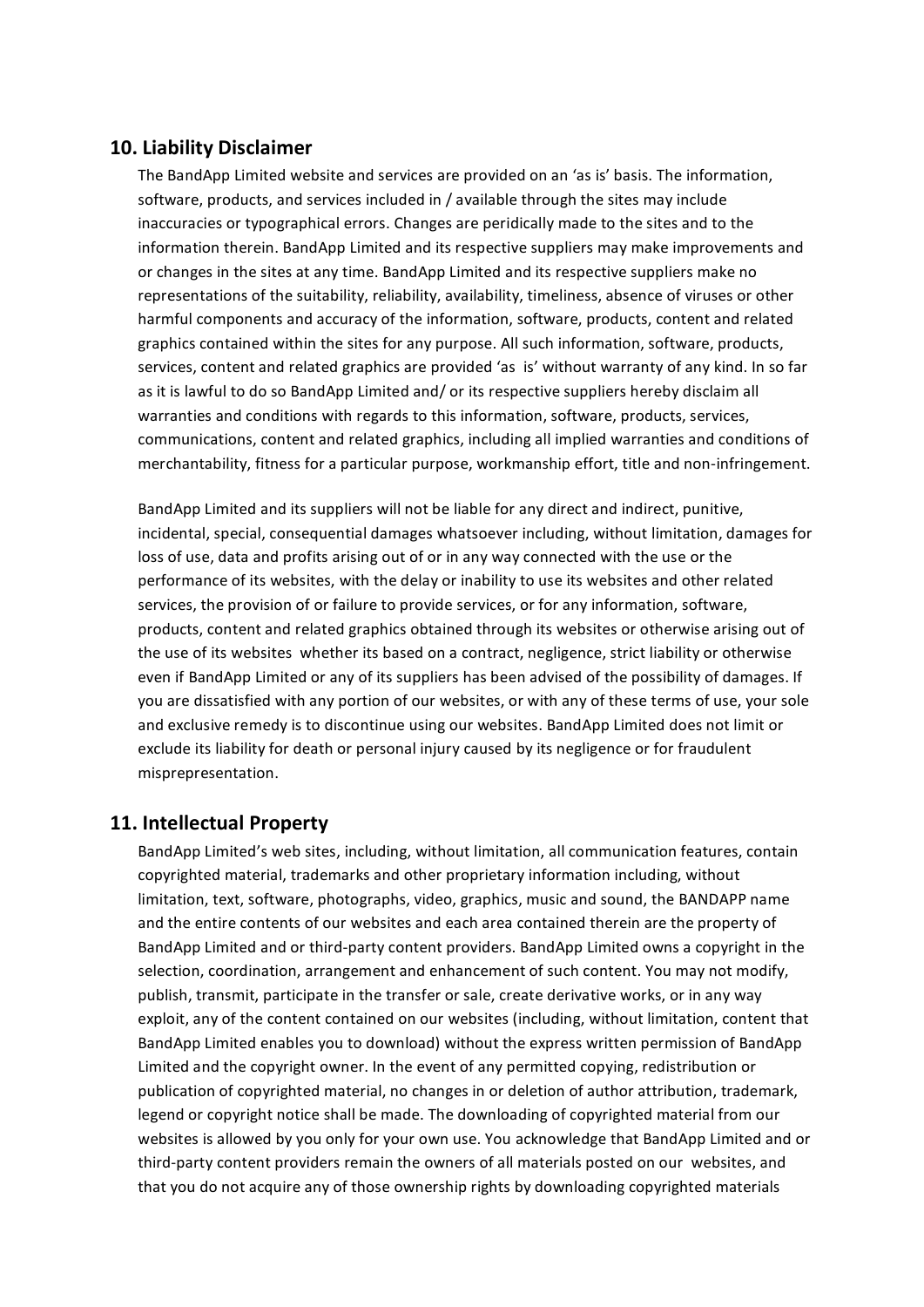#### 12. Submissions

BandApp does not claim any ownership rights in the text, files, images, photos, video, sounds, musical works, works of authorship, applications, or any other materials (collectively, "Content") that you transmit, submit, display or publish ("post") on, through or in connection with the BandApp Services. After posting your Content on, through or in connection with the BandApp Services, you continue to retain any such rights that you may have in your Content, subject to the limited license herein. By posting any Content on, through or in connection with the BandApp Services, you hereby grant to BandApp a limited license to use, modify, delete from, add to, publicly perform, publicly display, reproduce, and distribute such Content solely on, through or in connection with the BandApp Services, including, without limitation, through the BandApp Services to applications, widgets, websites or mobile, desktop or other services which are linked with your BandApp account (collectively, "Linked Services"), including, without limitation, distributing part or all of the BandApp Services and any Content included therein, in any media formats and through any media channels, except that Content marked "private" will not be distributed by BandApp outside the BandApp Services and Linked Services. This limited license does not grant BandApp the right to sell or otherwise distribute your Content outside of the BandApp Services or Linked Services. After you remove your Content from the BandApp Services we will cease distribution as soon as practicable, and at such time when distribution ceases, the license will terminate. If after we have distributed your Content outside of the BandApp Services, you change the Content's privacy setting to "private," we will cease distribution of such "private" Content outside of the BandApp Services as soon as practicable after you make the change. Notwithstanding the foregoing, you understand and agree that once Content is distributed to a Linked Service or incorporated into other aspects of the BandApp Services, BandApp is under no obligation to delete or ask other Users or a Linked Service to delete that Content, and therefore it may continue to appear and be used indefinitely.

The license you grant to BandApp is non-exclusive (meaning you are free to license your Content to anyone else in addition to BandApp), fully-paid and royalty-free (meaning that BandApp is not required to pay you or anyone else deriving rights from you for the use on the BandApp Services of the Content that you post), sub licensable (so that BandApp is able to use its affiliates, subcontractors and other partners such as Internet content delivery networks and wireless carriers to provide the BandApp Services), and worldwide (because the Internet and the BandApp Services are global in reach).

You represent and warrant that: (I) you own the Content posted by you on, through or in connection with the BandApp Services, or otherwise have the right to grant the license set forth in this Section 12, and (ii) the posting of your Content on, through or in connection with the BandApp Services and/or Linked Services does not violate the privacy rights, publicity rights, copyrights, contract rights or any other rights of any person or entity. You agree to pay for all royalties, fees, and any other monies owing any person or entity by reason of the use of any Content posted by you on or through the BandApp Services and/or Linked Services.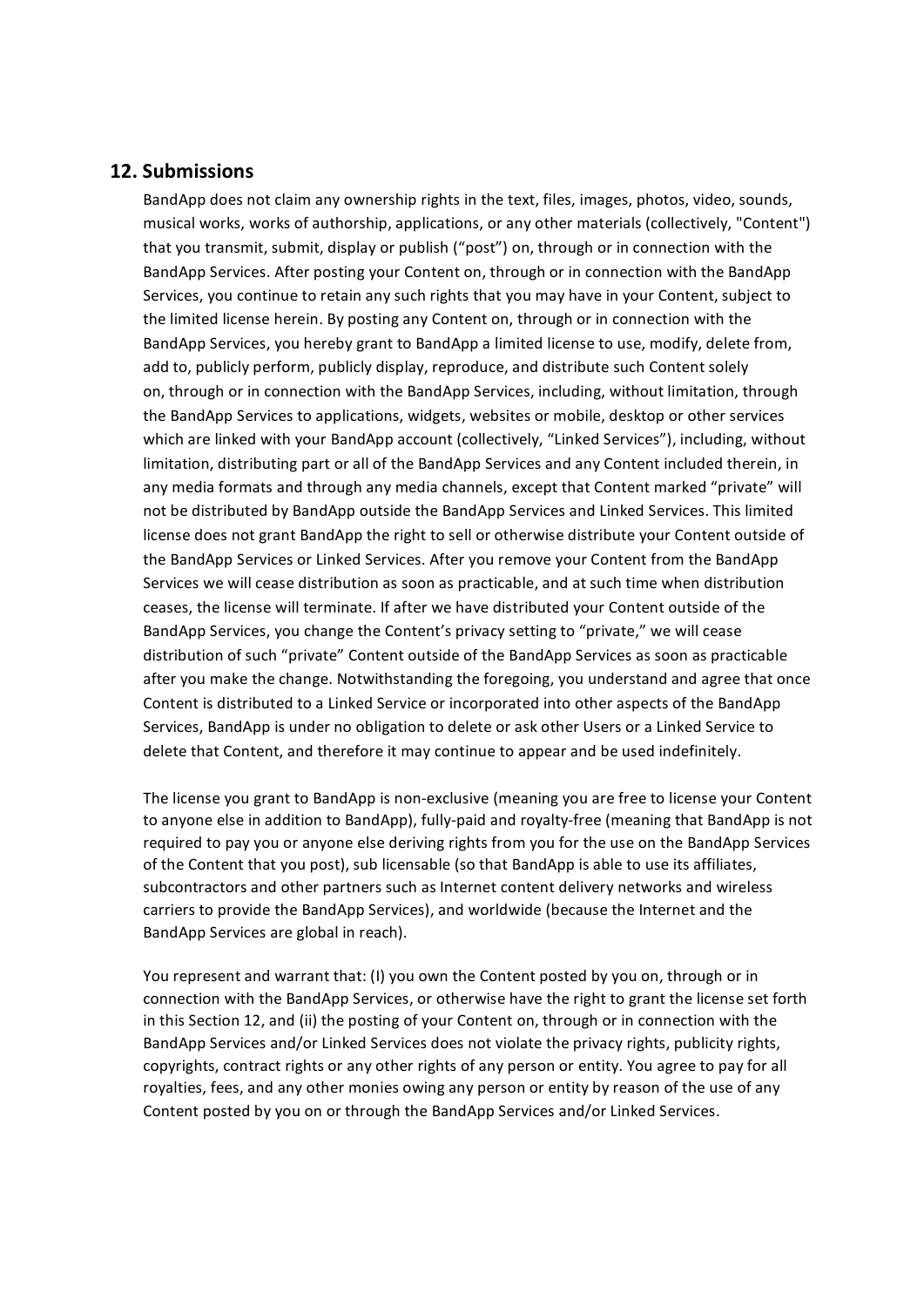The BandApp Services contain Content of BandApp ("BandApp Content"). BandApp Content is protected by copyright, trademark, patent, trade secret and other laws, and BandApp owns and retains all rights in the BandApp Content and the BandApp Services. BandApp hereby grants you a limited, revocable, non sub licensable license to reproduce and display the BandApp Content (excluding any software code) solely for your personal use in connection with viewing the BandApp Website and using the BandApp Services.

The BandApp Services contain Content of Users and other BandApp licensors. Except as provided within this Agreement, you may not copy, modify, translate, publish, broadcast, transmit, distribute, perform, display, sell or otherwise use any Content appearing on or through the BandApp Services.

BandApp performs technical functions necessary to offer the BandApp Services, including, but not limited to, the technical processing and transmission of email communications to perform the email service, and transcoding and/or reformatting Content to allow its use throughout the BandApp Services. In addition, you agree and acknowledge that BandApp may send messages including, but not limited to, notifications, special offers, promotions, commercial advertisements, and marketing materials, in connection with the BandApp Services. You can control what type of communications you receive from the BandApp Services by logging into your account and choosing the appropriate notifications settings or by following the unsubscribe instructions contained at the bottom of commercial emails.

BandApp reserves the right to limit the storage capacity of Content that you post on, through or in connection with the BandApp Services.

#### **12.1'Content'Posted**

Please choose carefully the information that you post on, through or in connection with the BandApp Services and that you provide to other Users. Your BandApp profile may not include any form of Prohibited Content, as outlined in Section 5 above. Despite this prohibition, information, materials, products or services provided by other BandApp Members (for instance, in their profiles) or Linked Services may, in whole or in part, be unauthorised, impermissible or otherwise violate this Agreement, and BandApp assumes no responsibility or liability for this material. If you become aware of misuse of the BandApp Services by any person or Linked Service, please click on the "Contact BandApp" link at the bottom of the BandApp Website pages.

BandApp may reject, refuse to post or delete any Content for any or no reason, including, but not limited to, content that in the sole judgment of BandApp violates this Agreement or which may be offensive, illegal or violate the rights of any person or entity, or harm or threaten the safety of any person or entity. BandApp assumes no responsibility for monitoring the BandApp Services for inappropriate Content or conduct. If at any time BandApp chooses, in its sole discretion, to monitor the BandApp Services, BandApp nonetheless assumes no responsibility for the Content, no obligation to modify or remove any inappropriate Content, and no responsibility for the conduct of the User submitting any such Content.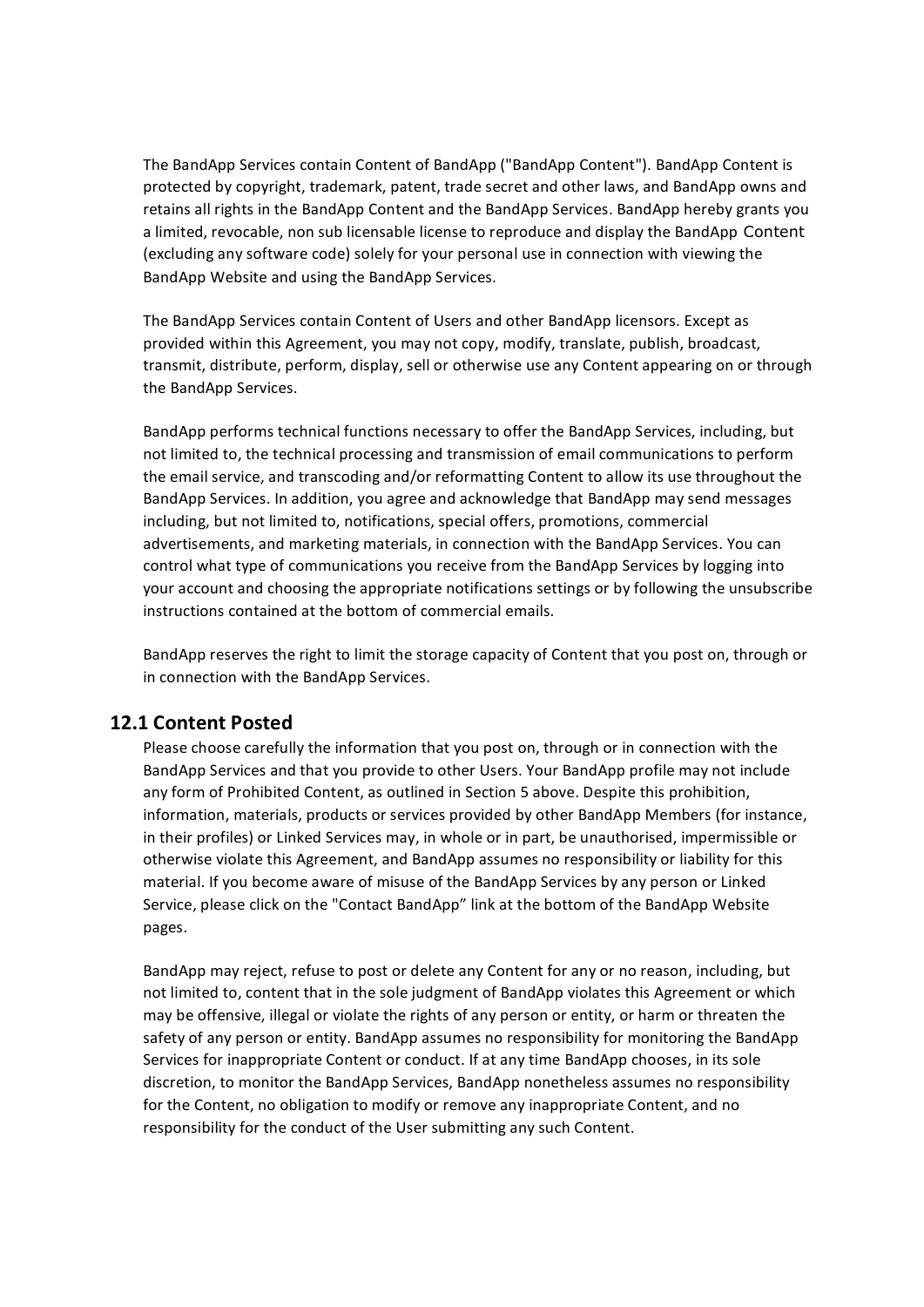You are solely responsible for the Content that you post on, through or in connection with any of the BandApp Services, and any material or information that you transmit to other Members and for your interactions with other Users.

#### 13. Payments

You must use a Credit Card, PayPal, PayForIt or Ukash (where applicable) or choose operator billing to pay for your subscription(s) and or services. When you provide credit card or other payment mechanism information to BandApp Limited, you represent that you are the authorised user of the credit card that is used to pay the subscription or other fees. For each month that you use our website, you agree and reaffirm that BandApp Limited is authorised to charge your chosen payment mechanism for the subscription fee where applicable. You agree to promptly notify BandApp Limited of any changes to your credit card account number or other payment information, its expiration date and or your billing address, and you agree to promptly notify BandApp Limited if your credit card expires or is cancelled for any reason. For partners, BandApp Limited will provide a monthly statement derived from the site activities on a monthly basis in which BandApp Limited will be invoiced for its services. The statement cut-off date will be determined in the contract upon agreement by all parties. All fees exclusive of local taxes and duties unless otherwise stated. BandApp sevice will be billed in advance on a monthly basis (One 'month' defined as 30 continous days. The BandApp service cannot be cancelled until a minimum of 12 months has expired. You agree that your credit card will be charged for the full 12 months of the contracted period, should you wish to cancel during the term. After the initial 12 month term, You will soley be responsible for cancelling the service. Service can be cancelled after initial 12 month period, by giving one month (30 days) notice in advance. All cancellation requests should be sent to support@bandapp.com only. Cancellation requests will not be taken over the phone, fax, in person or in writing. Your app and your apps functionality will terminate immediately on cancellation of service. On cancelation, your BandApp will cease to load or function and will no longer be available to the end user. You are responsible for any actions or disputes of the end user. BandApp does not screen end users and is not responsible for actions of end user including any posts to fanwall or any social netork interacation using your app. BandApp is is not responsible or liable for the accuracy, appropriateness, legality of Usage Data, or anything said, depicted, or written by end users. BandApp may from time to time monitor your app and behaviour of end users through your app. BandApp has the right to remove content by end users from your app at any time.

#### 14. Shopping

The shops/ Stores ("Shops/ Stores") on our websites provide you the opportunity to purchase various BandApp Limited products and services. You are responsible for paying the entire amount due on your purchase, including any applicable taxes, shipping and other charges assessed by the merchant. You hereby agree to supervise usage by, and be responsible for the actions of any minors who use your computer and or the registration account to access the Shops on our websites.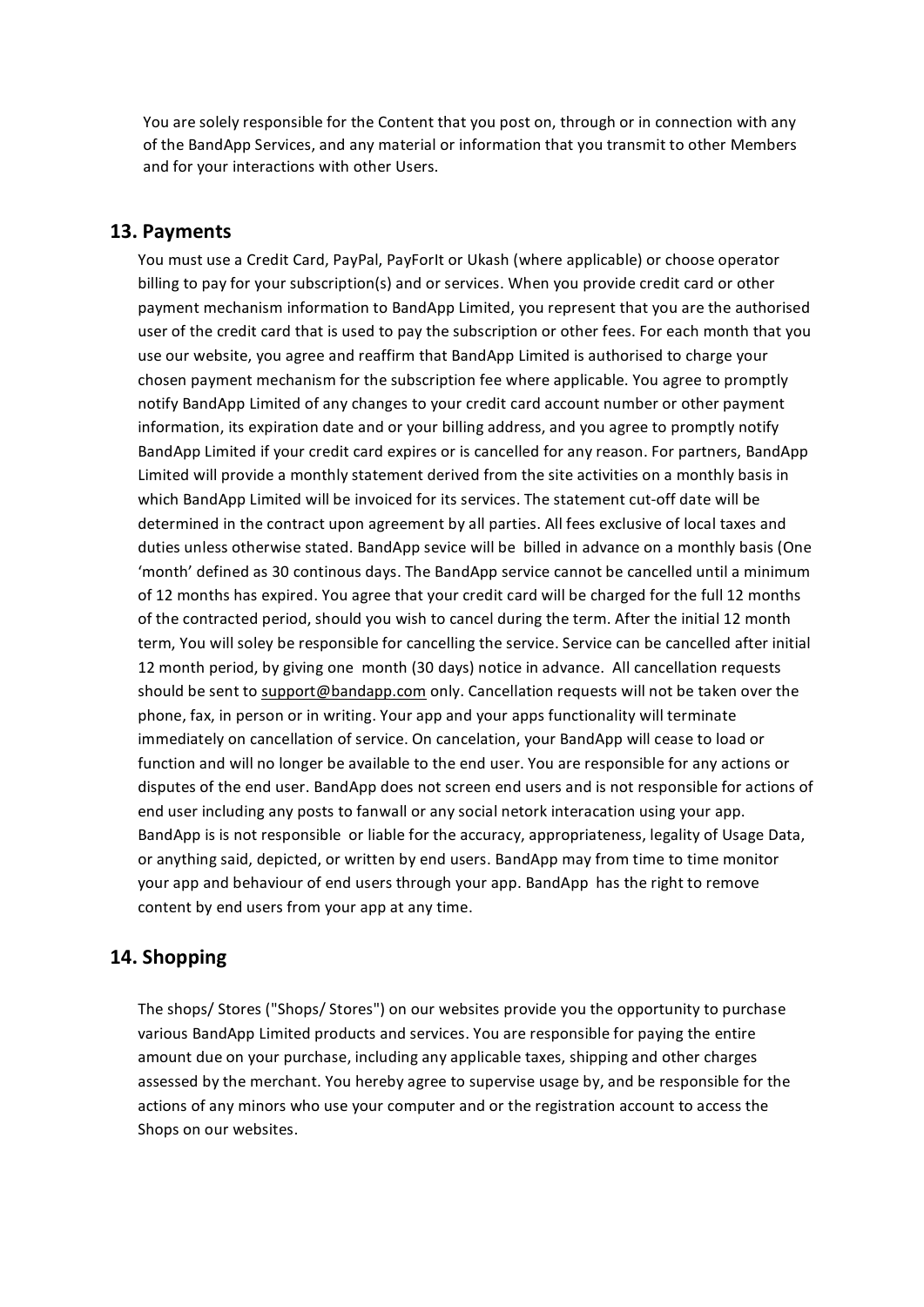#### 15. Services

BandApp Limited will provide the following product and services to its customers using the BandApp webiste (www.bandapp.com). BandApp Limited herby agrees to provide all paying customers, complying with all terms and conditions of BandApp Limited a host of mobile technology platforms, assets and products to help the customer design, build, update, distribute and share a mobile application for their band. This product is called "BandApp". BandApp Limited will also provide through a portal, distribution to iTunes and other leading digital music retailers though the BandApp website, www.bandapp.com. The fee for uploading of music to any music retailer worldwide is included in the subscription payment to BandApp Limited. The BandApp service is available on iPhone at launch with other leading mobile platforms to follow at the descretion of BandApp Limited. BandApp will pay its customers 75% of all income after local taxes (VAT) to BandApp from BandApp's appointed music distributors . BandApp retains the right to change or employ the services of other/another music distributors at any time.

#### 16. Contract

By signing up and providing initial payment. You hereby accept that you are bound by the terms and conditions of BandApp Limited, and that you have entered into a contract with BandApp limited, the term of which shall by no less than 12 full months (initial term) from date of signup and first payment. You fully accept that you are respnsible for all payments, and that if for any reason, known or unknown you fail to make the monthly payment or attempt to cancel within the initial term of 12 months, your payment method will be charged the full rate of the remaining term. BandApp Ltd accepts that you have the right to cancel the service after the initila period, provided a 1 month (30 days) notice of cancelation is given in writing to support@bandapp.com. In extreme circumstances, such as loss lof life, critical illness, BandApp Limited may agree to early cancellation and pro rata refund if annual payment has been made by you for remaining initial term. You or your next of kin or legal represntitive must provide all medical and legal evidence to support a claim for cancellation due to loss of life or critical illness to support@bandapp.com. Such claims will be dealt with in strict confidence. If you are not entirely satisfied with the BandApp Service that you have chosen for any reason you may cancel your order within 7 (seven) days of placing it by sending an appropriately worded message to support@bandapp.com.

#### 17. Electronic Software Downloads Refund Policy

BandApp Limited products can be selected as downloadable software from our online store. Once your credit card or other payment mechanism has been authorised, processing can take up to 2 minutes and you will then receive instructions on how to download your software. If the transmission is interrupted in any way you will initially receive a total of two attempts to download your software. If at any reason you cannot download the software please contact the BandApp Limited technical team at support@bandapp.com Please read the system requirements very carefully before making any purchases. In case of disputes, contact us at support@bandapp.com for further inquries on refunds.